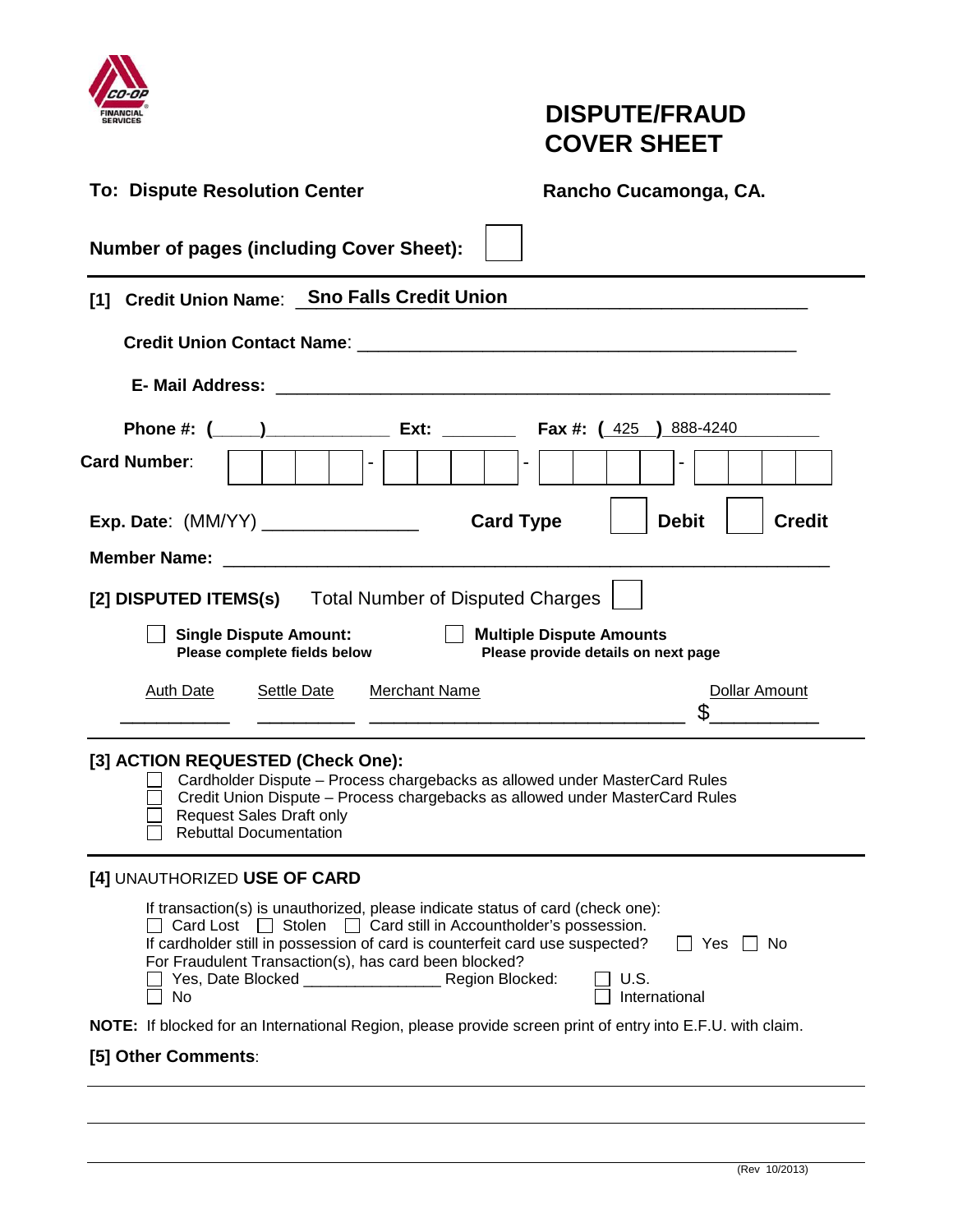## **Notification of Fraudulent Transaction**

| <b>Cardholder Name:</b>       |                                                                                                      |
|-------------------------------|------------------------------------------------------------------------------------------------------|
| <b>Card Number:</b>           |                                                                                                      |
| 1. Dispute Reason/Elaboration |                                                                                                      |
|                               | At the time of the transaction(s), please indicate status of card (Please check one):                |
| Card Lost                     | Date card was Lost                                                                                   |
| <b>Card Stolen</b>            | Date card was Stolen                                                                                 |
|                               | Card still in Accountholder's possession.                                                            |
|                               | New or Reissue Card Never Received                                                                   |
|                               | $\Box$ No<br>If cardholder still in possession of card is counterfeit card use suspected? $\Box$ Yes |
|                               | Issuer certifies Cardholder denies authorizing or participating in the disputed transaction. No one  |

**authorized to use this account signed for or participated in the transaction(s).**

**Transaction Information: 2. Transaction Information**

| <b>Transaction Date</b> | <b>Merchant Name</b>                                                                                                 | <b>Dollar Amount</b> |
|-------------------------|----------------------------------------------------------------------------------------------------------------------|----------------------|
| 1.<br>$\sqrt{1}$        |                                                                                                                      |                      |
| 2.                      | <u> 1980 - Jan James James James James James James James James James James James James James James James James J</u> |                      |
| 3.                      | <u> 1980 - John Stein, Amerikaansk politiker (</u>                                                                   |                      |
| 4.                      | <u> 1980 - John Stein, Amerikaansk politiker (* 1908)</u>                                                            |                      |
| 5.                      |                                                                                                                      |                      |
| 6.                      | <u> 1989 - Johann Barbara, martin amerikan basar dan berasal dalam basa dalam basa dalam basa dalam basa dalam b</u> |                      |
| $\overline{7}$ .        |                                                                                                                      |                      |
| 8.                      | <u> 1980 - John Stein, Amerikaansk politiker (</u> † 1920)                                                           |                      |
| 9.                      | <u> 1980 - Jan Stein Stein, Amerikaansk politik fan de Afrikaanse kommunister (</u>                                  |                      |
| 10. $/$ /               | <u> 1989 - John Stein, Amerikaansk politiker († 1908)</u>                                                            |                      |
|                         |                                                                                                                      |                      |

**\_\_\_\_\_\_\_\_\_\_\_\_\_\_\_\_\_\_\_\_\_\_\_\_\_\_\_\_\_\_\_\_\_\_\_\_\_\_ \_\_\_\_\_\_\_\_\_\_\_\_\_\_\_\_\_\_\_\_\_\_\_\_\_\_\_\_\_**

**Cardholder Signature Date**